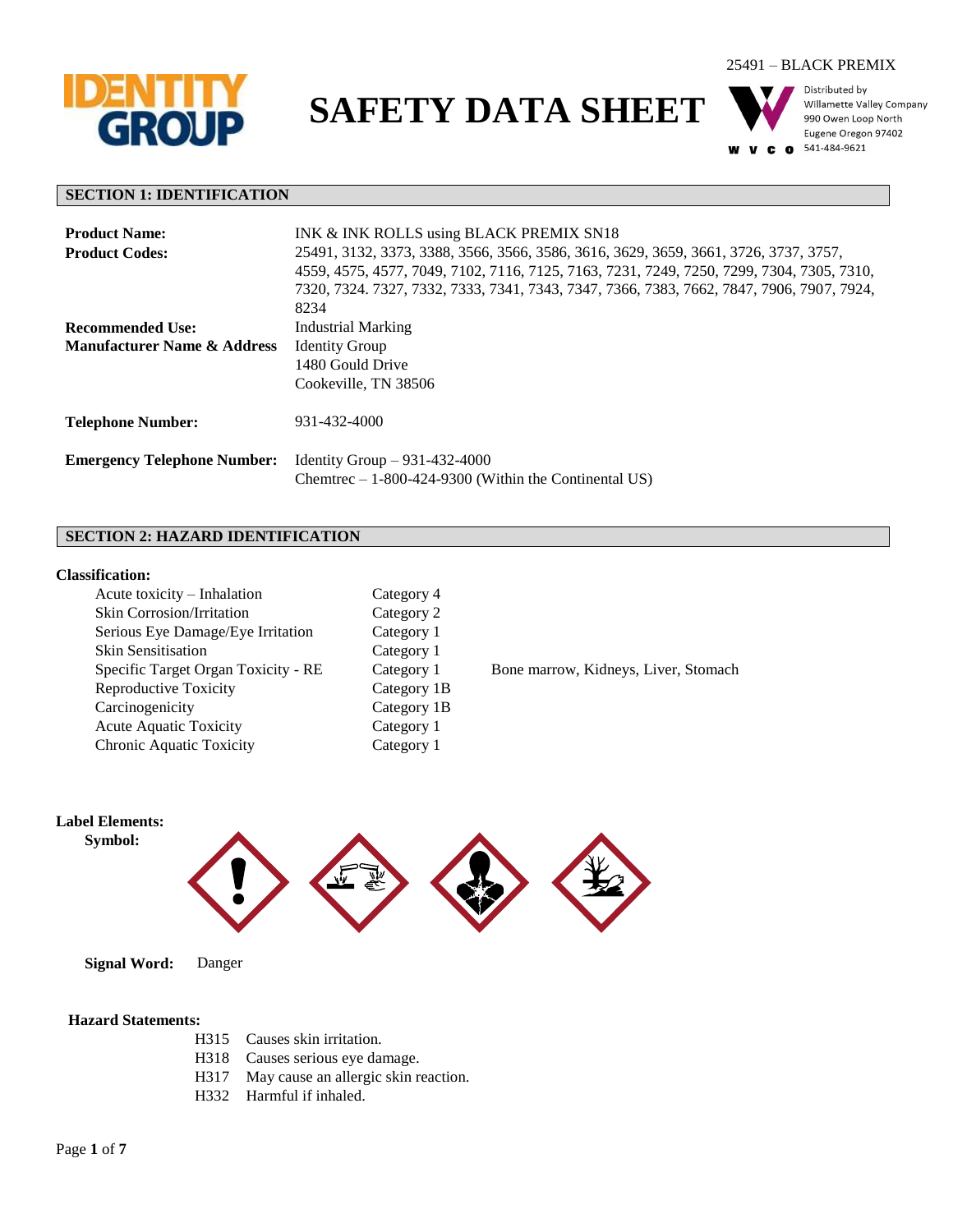- H350 May cause cancer.
- H360 May damage fertility or the unborn child.
- H372 Causes damage to organs through prolonged or repeated exposure.
- H410 Very toxic to aquatic life with long lasting effects.

#### **Precautionary Statements:**

#### **Prevention:**

- P201 Obtain special instructions before use.
- P202 Do not handle until all safety precautions have been read and understood.
- P261 Avoid breathing dust/fume/gas/vapors/spray.
- P264 Wash hands/skin thoroughly after handling.
- P270 Do not eat, drink or smoke when using this product.
- P272 Contaminated work clothing should not be allowed out of the workplace.
- P273 Avoid release to the environment.
- P280 Wear protective gloves/protective clothing/eye protection/face protection.

#### **Response:**

| TTCD DOILD C.    |                                                                                                     |
|------------------|-----------------------------------------------------------------------------------------------------|
| $P301+312$       | IF SWALLOWED: Call a POISON CENTER or doctor/physician if you feel unwell.                          |
| $P302+352$       | IF ON SKIN: Wash with plenty of soap and water.                                                     |
| $P304+340$       | IF INHALED: Remove person to fresh air and keep comfortable for breathing.                          |
| $P305+351+338$   | IF IN EYES: Rinse continuously with water for several minutes. Remove contact lenses if present     |
|                  | and easy to do-continue rinsing.                                                                    |
| P308+311         | IF exposed or concerned: Call a POISON CENTER/doctor.                                               |
| P312             | Call a POISON CENTER or doctor/physician if you feel unwell.                                        |
| $P332+313$       | If skin irritation occurs: Get medical attention/advice.                                            |
| $P362+364$       | Take off contaminated clothing and wash it before reuse.                                            |
| P391             | Collect spillage.                                                                                   |
| Storage:         |                                                                                                     |
| P405             | Store locked up.                                                                                    |
| Disposal:        |                                                                                                     |
| P <sub>501</sub> | Dispose of contents/container in accordance with local/regional/national/international regulations. |

### **Hazards Not Otherwise Classified (HNOC)**

No additional information identified.

### **SECTION 3: COMPOSITION/INFORMATION ON INGREDIENTS**

| CAS No.        | <b>Component</b>                                        | <b>Percent</b> |
|----------------|---------------------------------------------------------|----------------|
| 68603-42-9     | Cocamide DEA                                            | $2 - 4\%$      |
| $111 - 42 - 2$ | Diethanolamine                                          | $0.5 - 1.0\%$  |
| 64742-88-7     | Solvent naphtha (petroleum)                             | $0.024\%$      |
| 63148-62-9     | Polydimethylsiloxane                                    | 0.012%         |
| 68609-97-2     | Glycidylether                                           | 0.012\%        |
| 85-68-7        | <b>Benzyl Butyl Phthalate</b>                           | $15 - 25%$     |
| 64742-05-8     | Petroleum Extracts, Light Paraffinic Distillate Solvent | 15-20%         |

## **SECTION 4: FIRST AID MEASURES**

| <b>Inhalation:</b> | Immediately remove person to fresh air. If breathing has stopped, give artificial respiration. If<br>breathing is difficult, give oxygen by qualified medical personnel only. Seek immediate medical<br>attention/advice.              |
|--------------------|----------------------------------------------------------------------------------------------------------------------------------------------------------------------------------------------------------------------------------------|
| <b>Ingestion:</b>  | Seek immediate medical attention/advice. DO NOT induce vomiting. Never give anything by mouth<br>to an unconscious person. If vomiting occurs spontaneously, keep victim's head lowered (forward)<br>to reduce the risk of aspiration. |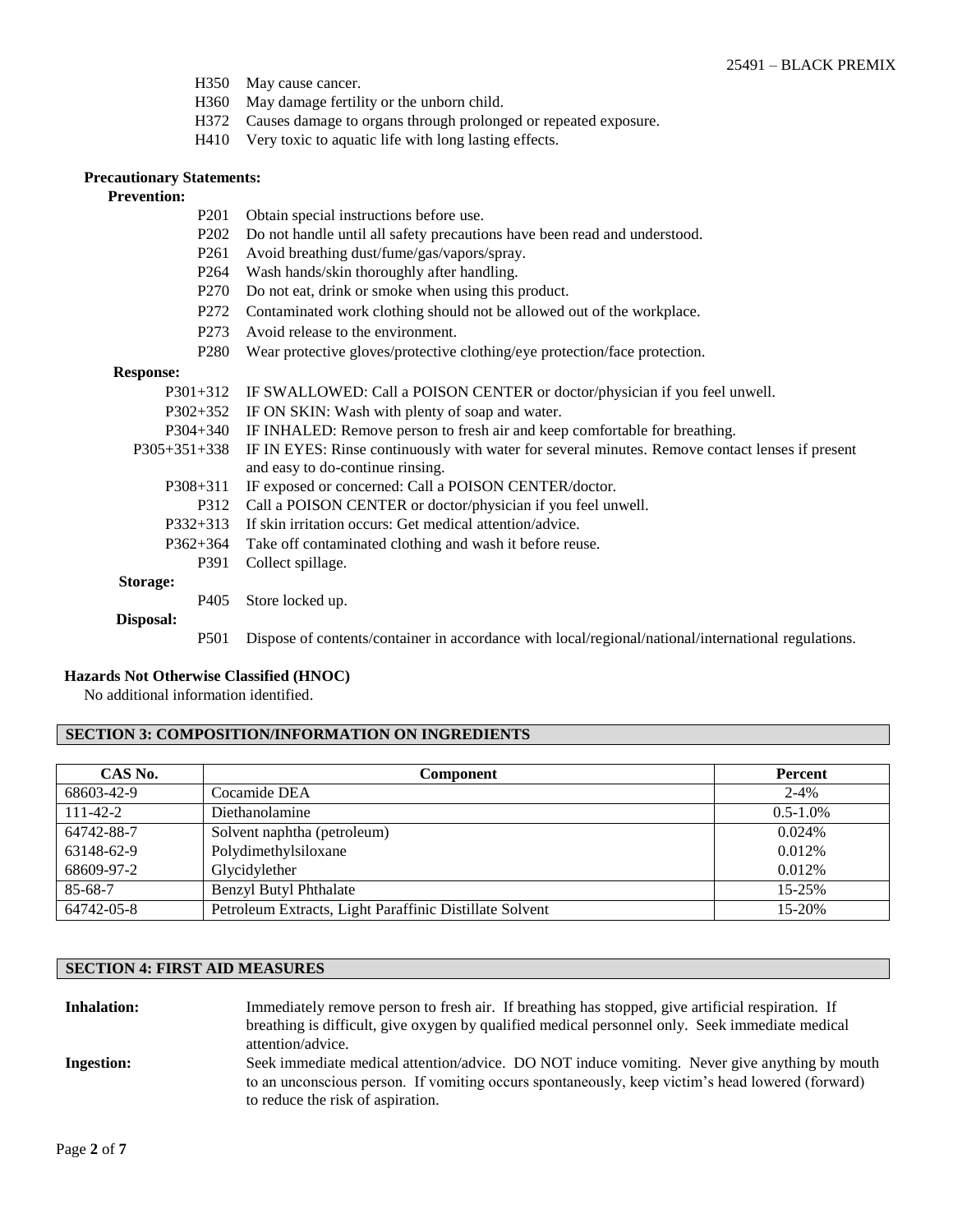| <b>Eve Contact:</b>            | Flush eyes with water for at least 15 minutes while holding eyelids open. When symptoms persist or |
|--------------------------------|----------------------------------------------------------------------------------------------------|
|                                | in all cases of doubt, seek medical advice.                                                        |
| <b>Skin Contact:</b>           | Immediately flush with plenty of water, while removing contaminated clothing. When symptoms        |
|                                | persist or in all cases of doubt, seek medical advice.                                             |
| <b>Notes to the Physician:</b> | Treat symptomatically.                                                                             |

## **SECTION 5: FIRE FIGHTING MEASURES**

| Suitable extinguishing media<br>Unsuitable extinguishing media | Dry chemical, foam, carbon dioxide and water fog.                                                                                                                                            |
|----------------------------------------------------------------|----------------------------------------------------------------------------------------------------------------------------------------------------------------------------------------------|
| Fire hazards/conditions of flammability                        | Not a flammable substance.                                                                                                                                                                   |
| <b>Explosion data</b>                                          | Not sensitive to mechanical impact or static discharge.                                                                                                                                      |
| <b>Fire-fighting procedure</b>                                 | Wear protective clothing and respiratory protection (SCBA). Move containers from<br>fire area if safe to do so. Water spray may be useful in cooling equipment exposed<br>to heat and flame. |
| <b>Hazardous combustion products</b>                           | Oxides of carbon and nitrogen, irritating fumes and smoke.                                                                                                                                   |

# **SECTION 6: ACCIDENTAL RELEASE MEASURES**

| <b>Personal precautions</b>       | All persons dealing with clean-up should wear the appropriate protective equipment<br>expressed in Section 8. Do not eat, drink or smoke while participating in clean up. |
|-----------------------------------|---------------------------------------------------------------------------------------------------------------------------------------------------------------------------|
| <b>Environmental precautions</b>  | Ensure spilled product does not enter drains, sewers, waterways or confined spaces. For                                                                                   |
|                                   | large spills, dike the area to prevent spreading.                                                                                                                         |
| <b>Spill Containment/cleanup</b>  | Contain and absorb spilled liquid with non-combustible, inert absorbent material such as                                                                                  |
|                                   | vermiculite or sand, then place absorbent material into a container for later disposal.                                                                                   |
|                                   | Notify the appropriate authorities as required.                                                                                                                           |
| Special spill response procedures | In case of a transportation accident, in the United States contact CHEMTREC at 1-800-                                                                                     |
|                                   | 424-9300 or International at 1-703-527-3887.                                                                                                                              |

# **SECTION 7: HANDLING AND STORAGE**

| <b>Precautions for safe handling</b>                  | Wear suitable protective equipment during handling. Do not ingest. Avoid contact with skin,<br>eyes and clothing. Wash thoroughly after handling.                        |  |
|-------------------------------------------------------|--------------------------------------------------------------------------------------------------------------------------------------------------------------------------|--|
| <b>Conditions for safe storage</b>                    | Store in a cool, dry, well-ventilated area. Store away from incompatibles, temperature<br>extremes and out of direct sunlight. Inspect periodically for damage or leaks. |  |
| Incompatible materials<br>Special packaging materials | Strong oxidizing agents; strong reducing agents; acids.<br>Always keep in containers made of the same materials as the supply container.                                 |  |

## **SECTION 8: EXPOSURE CONTROLS/PERSONAL PROTECTION**

#### **Component Exposure Limits**

| Benzyl Butyl Phthalate 85-68-7 |              |  |
|--------------------------------|--------------|--|
| $5 \text{ mg/m}3 \text{ TWA}$  | <b>ACGIH</b> |  |

Diethanolamine 111-42-2 1 mg/m3 TWA ACGIH 15 mg/m3 TWA NIOSH

Solvent Naphtha (petroleum) 64742-88-7 400 mg/m3 TWA OSHA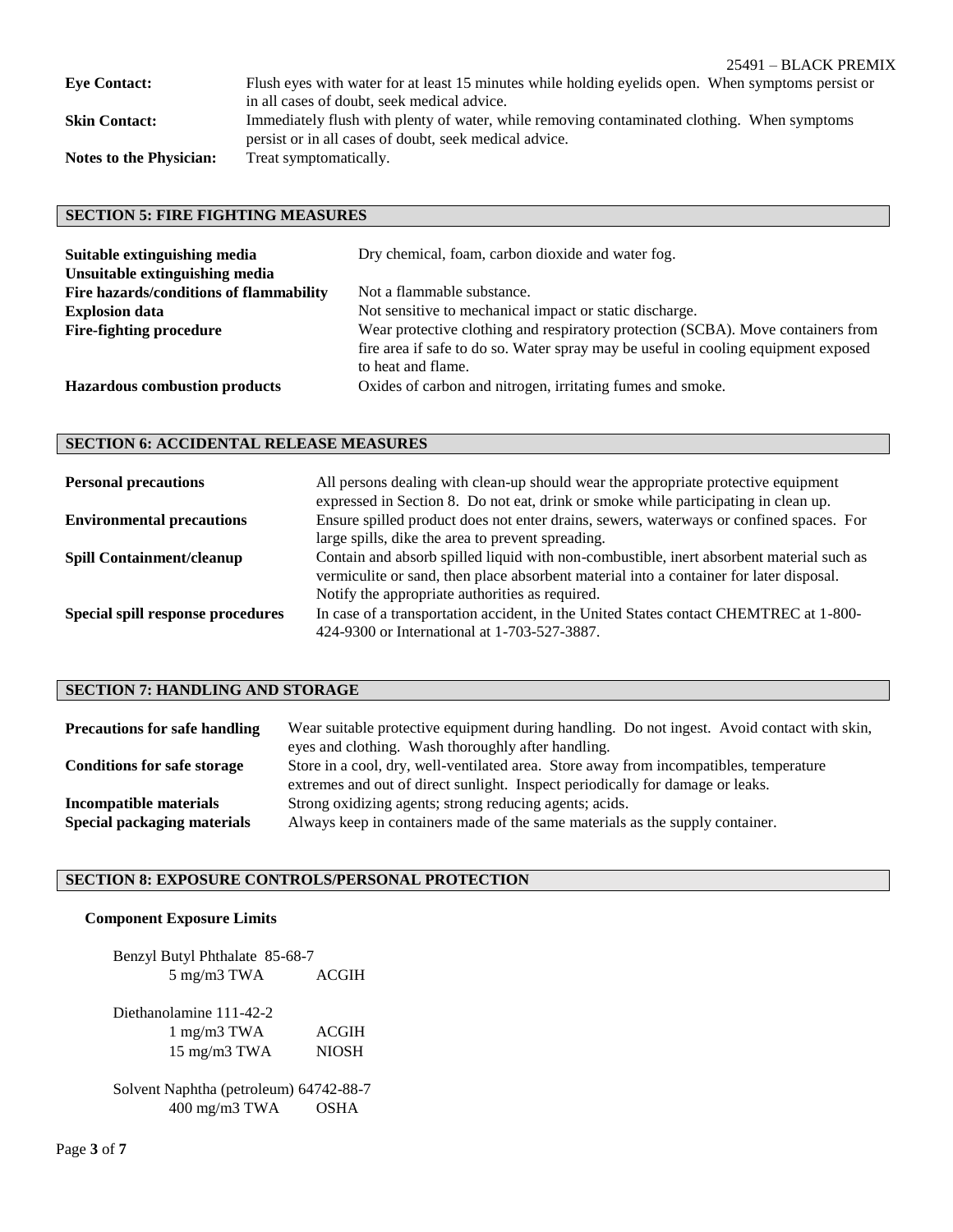| Appropriate engineering controls | Use general or local exhaust ventilation to maintain air concentrations below recommended<br>exposure limits.                                                                                                                                                                                                         |
|----------------------------------|-----------------------------------------------------------------------------------------------------------------------------------------------------------------------------------------------------------------------------------------------------------------------------------------------------------------------|
| <b>Respiratory protection</b>    | If the TLV is exceeded, a NIOSH/MSHA-approved respirator is advised. Confirmation of<br>which type of respirator is most suitable for the intended application should be obtained<br>from respiratory protection suppliers.                                                                                           |
| <b>Skin protection</b>           | Impervious gloves must be worn when using this product. Advice should be sought from<br>glove suppliers.                                                                                                                                                                                                              |
| <b>Eye/Face protection</b>       | Good industrial hygiene practices should be used when handling this product including<br>preventing eye contact and minimizing skin contact and inhalation.                                                                                                                                                           |
| Other protective equipment       | As needed to prevent eye contact and minimizing skin contact and inhalation.                                                                                                                                                                                                                                          |
| <b>General hygiene measures</b>  | Avoid breathing vapor or mist. Avoid contact with skin, eyes and clothing. Do not eat,<br>drink, smoke or use cosmetics while working with this product. Upon completion of work,<br>wash hands before eating, drinking, smoking or use of toilet facilities. Remove and wash<br>contaminated clothing before re-use. |

## **SECTION 9: PHYSICAL AND CHEMICAL PROPERTIES**

| <b>Physical state/Appearance</b>             | Black, viscous slurry       |
|----------------------------------------------|-----------------------------|
| Odor                                         | Mild                        |
| <b>Odor Threshold</b>                        | N/Av                        |
| <b>Specific gravity</b>                      | 0.9                         |
| рH                                           | Not applicable              |
| <b>Initial Boiling point</b>                 | $>300$ °F                   |
| <b>Melting/Freezing point</b>                | Not available               |
| Coefficient of water/oil distribution        | Not available               |
| Vapor pressure (mm Hg @ $20^{\circ}$ C/68°F) | Not available               |
| Vapor density $(Air = 1)$                    | Heavier than air            |
| Evaporation rate (n-Butyl acetate $= 1$ )    | Slower than n-Butyl acetate |
| Solubility in water                          | Slightly                    |
| % Volatiles (by weight)                      | 11%                         |
| <b>Flash point</b>                           | $>200^\circ$ F, TCC         |
| <b>Auto-ignition temperature</b>             | Not applicable              |
| Lower flammable limit (% by vol)             | Not applicable              |
| Upper flammable limit (% by vol)             | Not applicable              |
| <b>Flame projection length</b>               | Not available               |
| <b>Flashback observed</b>                    | Not available               |

## **SECTION 10: STABILITY AND REACTIVITY**

| <b>Reactivity</b>                         | Not reactive.                                                            |
|-------------------------------------------|--------------------------------------------------------------------------|
| <b>Chemical Stability</b>                 | Stable under the recommended storage and handling conditions prescribed. |
| <b>Possibility of hazardous reactions</b> | None are known.                                                          |
| <b>Conditions to avoid</b>                | Avoid heat and open flame.                                               |
| Incompatible materials                    | See Section 7 (Handling and Storage) for further details.                |
| <b>Hazardous decomposition products</b>   | None known; refer to hazardous combustion products in Section 5.         |

## **SECTION 11: TOXICOLOGICAL INFORMATION**

There is no available data for the mixture itself, only for the ingredients. See below for individual acute toxicity data.

#### **Routes of Exposure**

Skin Absorption, Eyes, Ingestion,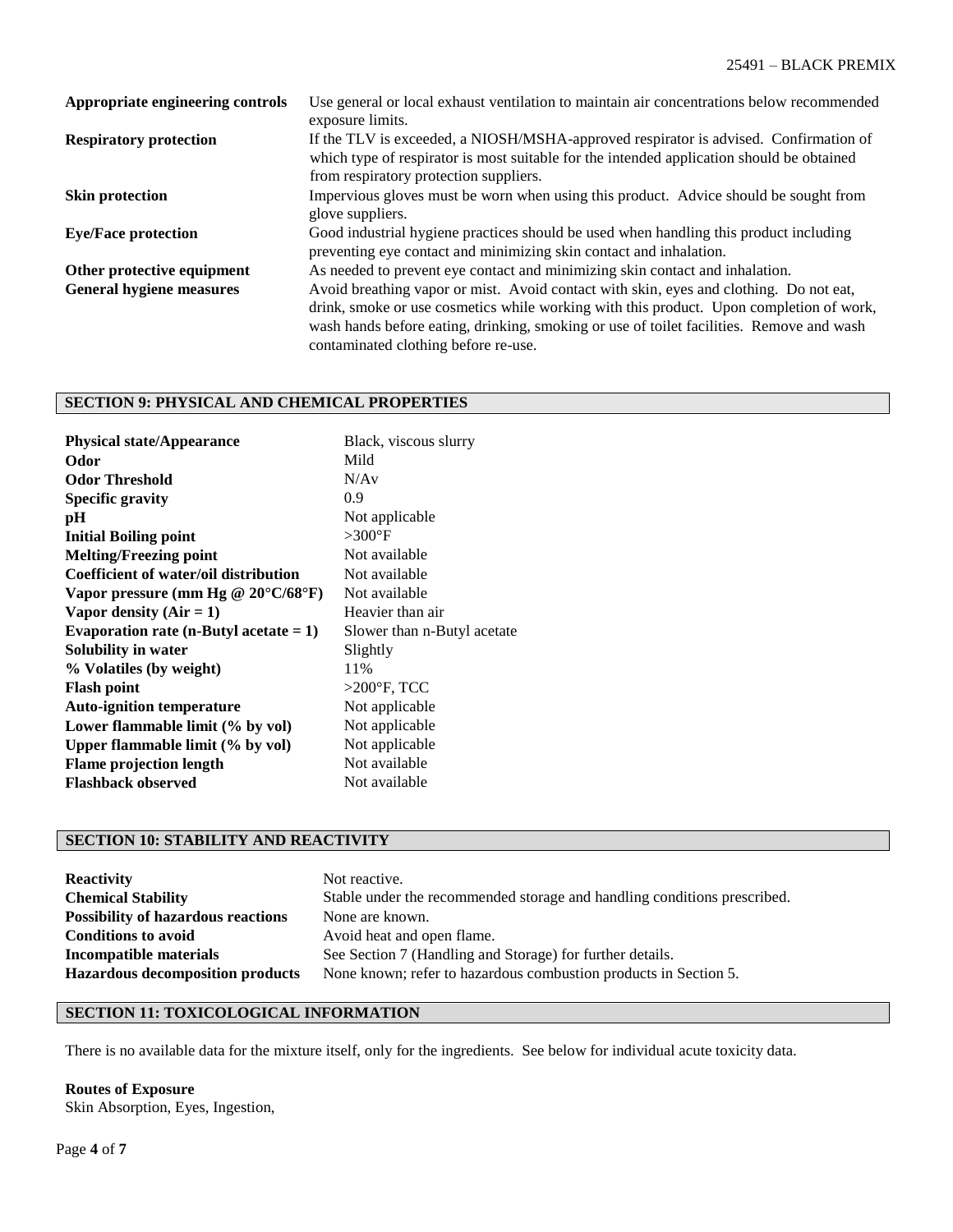| <b>Acute and Chronic Toxicity</b> |                   |                                                         |     |               |        |                   |   |
|-----------------------------------|-------------------|---------------------------------------------------------|-----|---------------|--------|-------------------|---|
| Component                         | <b>CAS Number</b> | Oral LD <sub>50</sub><br><b>Dermal LD</b> <sub>50</sub> |     |               |        | <b>Inhalation</b> |   |
| <b>Benzyl Butyl Phthalate</b>     | $85 - 68 - 7$     | $20400$ mg/kg                                           | Rat | $10000$ mg/kg | Rabbit |                   | - |
| Polydimethylsiloxane              | 63148-62-9        | $>5000$ mg/kg                                           | Rat | $>2000$ mg/kg | Rabbit | $>695$ mg/m3      |   |
| Diethanolamine                    | 111-42-2          | 1600 mg/kg                                              | Rat | $12200$ mg/kg | Rabbit |                   |   |
| Petroleum Extracts                | 64742-05-8        | $5000$ mg/kg                                            | Rat | $3000$ mg/kg  | Rabbit | $5 \text{ mg/L}$  | - |

#### **Skin Corrosion/Irritation**

Some components of this product are skin irritants

#### **Serious Eye Damage/Irritation**

A component of this product is an eye irritant.

#### **Sensitization**

May cause skin sensitization

#### **Germ Cell Mutagenicity**

No data available

### **Carcinogenicity**

One or more of the components are listed as carcinogens by NTP, IARC, or OSHA

#### **Reproductive/Developmental Toxicity**

One or more of the components are known reproductive toxicants.

#### **Specific Target Organ Toxicity**

| Single Exposure   | No data available                    |
|-------------------|--------------------------------------|
| Repeated Exposure | Bone marrow, Kidneys, Liver, Stomach |

#### **Aspiration Hazard**

The mixture does not pose an aspiration hazard

## **SECTION 12: ECOLOGICAL INFORMATION**

| <b>Ecotoxicity</b>               |                                   | No data is available on the mixture itself. |                                  |                          |
|----------------------------------|-----------------------------------|---------------------------------------------|----------------------------------|--------------------------|
| Component                        |                                   | <b>Toxicity to Fish</b>                     | <b>Toxicity to Invertebrates</b> | <b>Toxicity to Algae</b> |
| Benzyl Butyl Phthalate           |                                   | $10.0 \text{ mg/L}$ 96hr (L.<br>macrochirus | $1.1 \text{ mg/L}$ 48hr          | $0.4 \text{ mg/L}$ 96hr  |
| Paraffinic Distillate Solvent    |                                   | $1000 \text{ mg/L}$ 96hr                    | $35.9 \text{ mg/L}$ 48hr         | 1808 mg/L 96hr           |
| Glycidylether                    |                                   | $5000$ mg/L $96$ hr                         | $7.2 \text{ mg/L}$ 48hr          | $843 \text{ mg/L}$ 72hr  |
| <b>Persistence</b>               |                                   |                                             |                                  |                          |
|                                  | No data available on the mixture. |                                             |                                  |                          |
| <b>Bioaccumulative potential</b> |                                   |                                             |                                  |                          |
|                                  | No data available on the mixture. |                                             |                                  |                          |
| <b>Mobility in Soil</b>          | No data available on the mixture. |                                             |                                  |                          |

#### **Other Adverse Effects**

Not determined.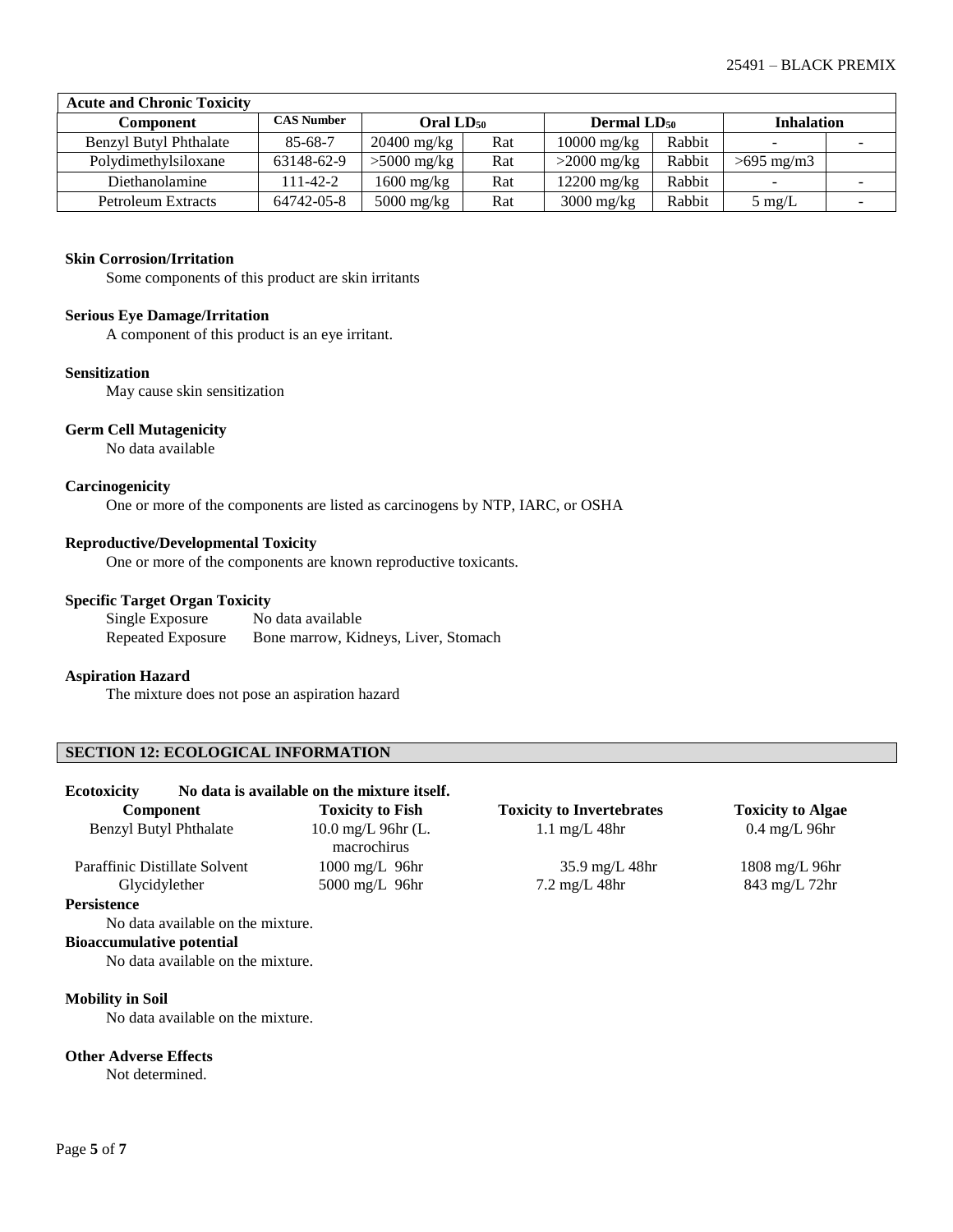## **SECTION 13: DISPOSAL CONSIDERATIONS**

Disposal Instructions Dispose of in accordance with federal, provincial and local waste regulations. Avoid release to the environment.

## **SECTION 14: TRANSPORTATION INFORMATION**

| <b>DOT</b>              | This material is not regulated |
|-------------------------|--------------------------------|
| UN Proper Shipping Name | This material is not regulated |
| <b>Hazard Class</b>     | N/A                            |
| UN Number               | N/A                            |
| Packing Group           | N/A                            |
| Marine Pollutant        | Yes                            |

#### **SECTION 15: REGULATORY INFORMATION**

#### **SARA Sections 302**

No Extremely Hazardous Substances are present in this mixture.

#### **SARA Section 311 & 312**

Chronic health hazard

### **SARA Section 313**

The following component is subject to reporting levels established by SARA Title III, Section 313: Diethanolamine (111-42-2)

#### **CERCLA**

| Diethanolamine $(111-42-2)$      | 100 lbs. |
|----------------------------------|----------|
| Benzyl Butyl Phthalate (85-68-7) | 100 lbs. |

#### **TSCA**

All components of this product are either listed or are exempt on the TSCA inventory.

The following components of this product are subject to the reporting requirements of Section 12(b) of TSCA: None

#### **CAA – Hazardous Air Pollutants (HAPS)**

| Component      | $CAS \#$ |
|----------------|----------|
| Diethanolamine | 111-42-2 |

| <b>Component Analysis – State</b> |            |    |     |           |              |    |          |
|-----------------------------------|------------|----|-----|-----------|--------------|----|----------|
| Component                         | <b>CAS</b> | JA | MA  | <b>MN</b> | N.           | PA | <b>R</b> |
| Cocamide                          | 68603-42-9 |    | N   | N         | $\mathbf{v}$ | N  | N        |
| Diethanolamine                    | 111-42-2   |    | N   | N         | $\mathbf{v}$ | N  | N        |
| Benzyl butyl phthalate            | 85-68-7    |    | N   | N         | N            | N  | N        |
| Paraffinic distillate solvent     | 64742-05-8 |    | v 7 | Y 7       | $\mathbf{v}$ |    |          |

#### **California Prop 65**

This product contains chemicals known to the State of California to cause cancer, birth defects, or any other reproductive harm.

| Substance              | $CAS \#$ | Toxicity      |
|------------------------|----------|---------------|
| Diethanolamine         | 111-42-2 | Cancer        |
| Benzyl butyl phthalate | 85-68-7  | Developmental |